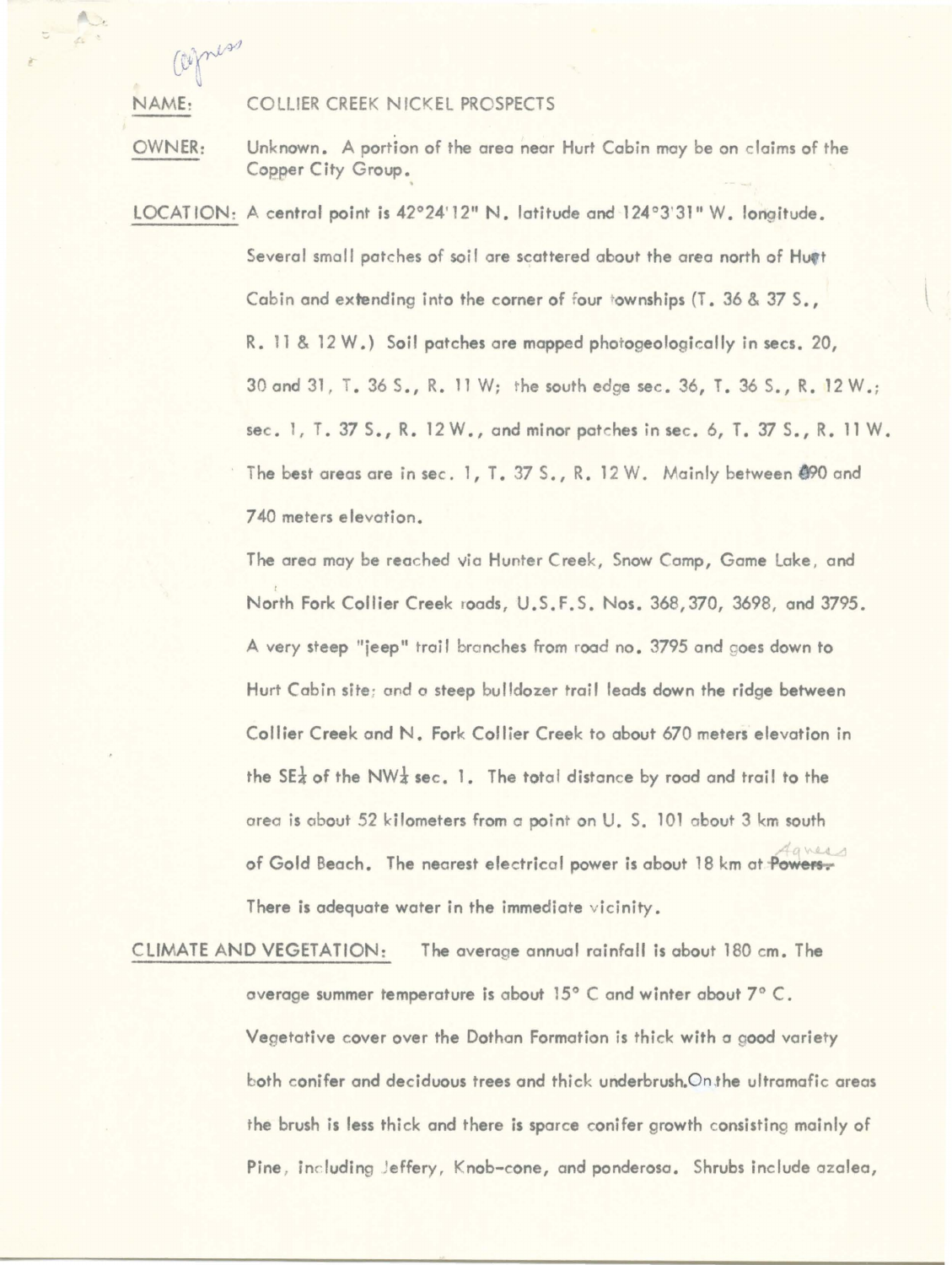live oak, ceanothus, cascara, myrtle, etc. Conditions for regeneration

of vegetation disturbed by a mining or logging operation appear to be good.

HISTORY, EXPLORATION AND DEVELOPMENT: Very minimal exploration of the area

hos been done for nickel. Prospecting hos been mainly for copper and chromite. No evidence of active claims was noticed in the area of the soil potches. The present exploration consisted of reconnoissonce photogeology using color infra red photos taken in 1973 and loaned by the U.S. Forest Service. Parts of 3 days **were** spent on the ground by the writer assisted by Bruce McNeal and Tom Hillman in July and August 1975.

A total of 9 auger samples were taken. The Enea was prevenced, examined PD Crime (1955 GENERAL GEOLOGY:

> The patches of soil ore on o body of partly serpentinlzed harzburgite which overlies late Jurassic marine sediments and volcanics of the Dothan-Otter *dvs to the ster and underlies a klippe of gneissic metagabbro* of the Big Craggies to the east. The formation contacts ore part of a major thrust fault **system** (Coleman, 1972).

Sliding is common in this area of rapidly down-cutting streams and oversteepened slopes. lateritic soils may never hove been very well developed in the area. Age of the ultramafic rocks is uncertain. Both the ultramafics and metabbros have been intruded by dikes and stocks of diabase to dacite and gabbro to diorlte in composition and texture. Age of these intrusives ranges from mid Jurassic to mid Tertiary. The age of soil development is probably Pleistocene to present.